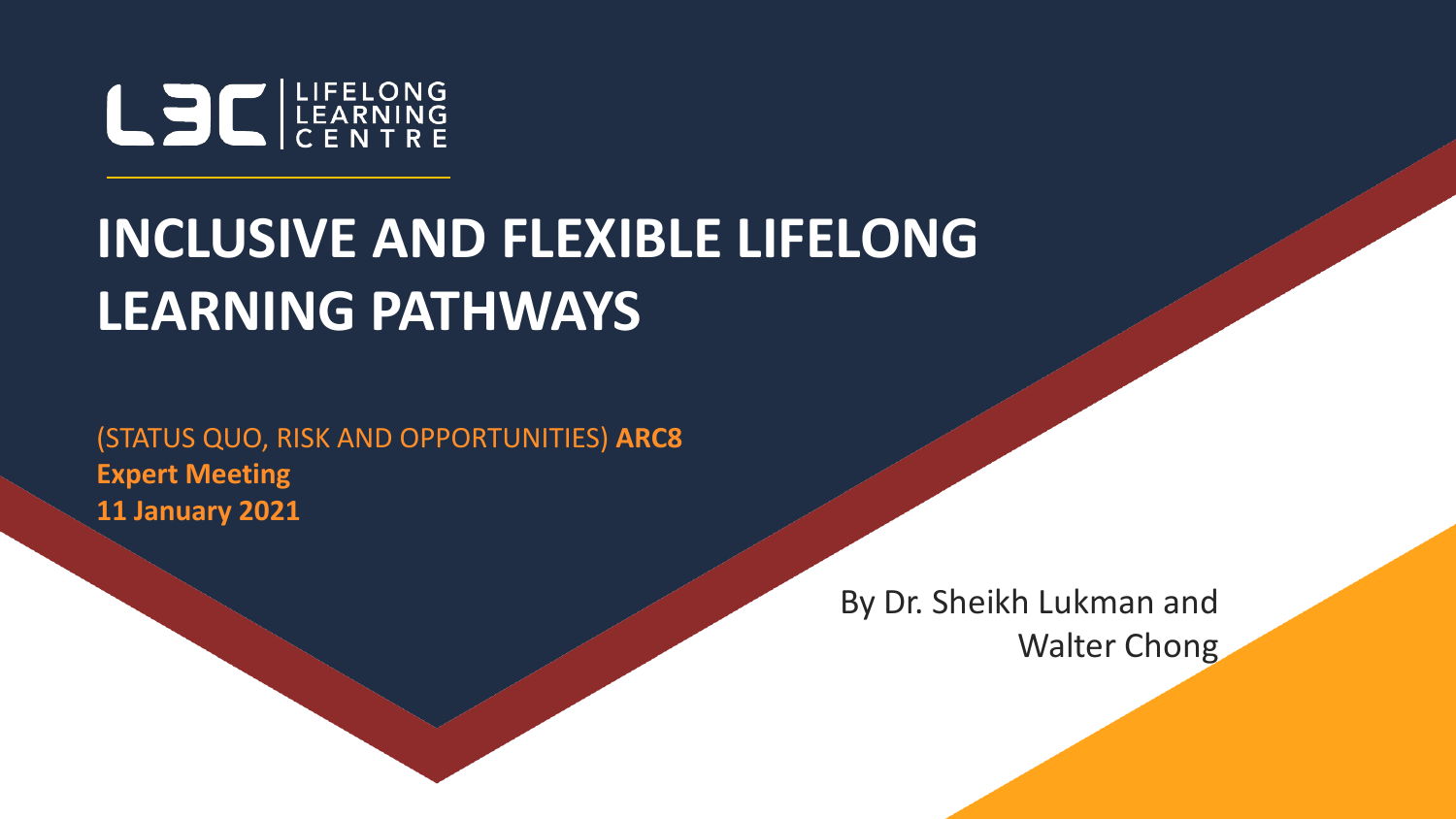**A Centre of excellence for expanding lifelong learning opportunities for strengthening communities by 2024**

# **OUR VISION & MISSION**

**To build holistic individuals and inclusive society by improving the opportunities for lifelong learners of all ages**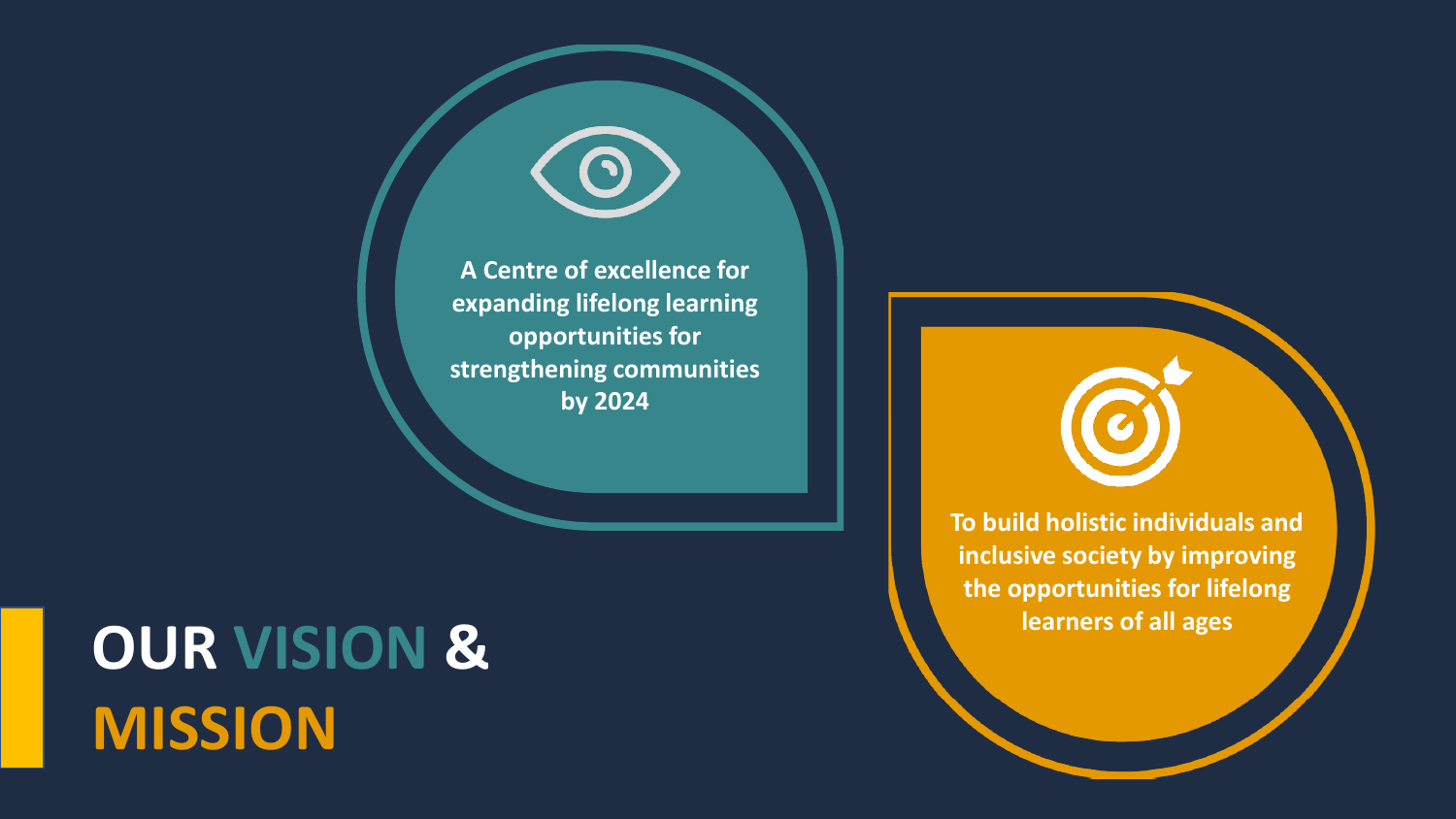

LEC ERNING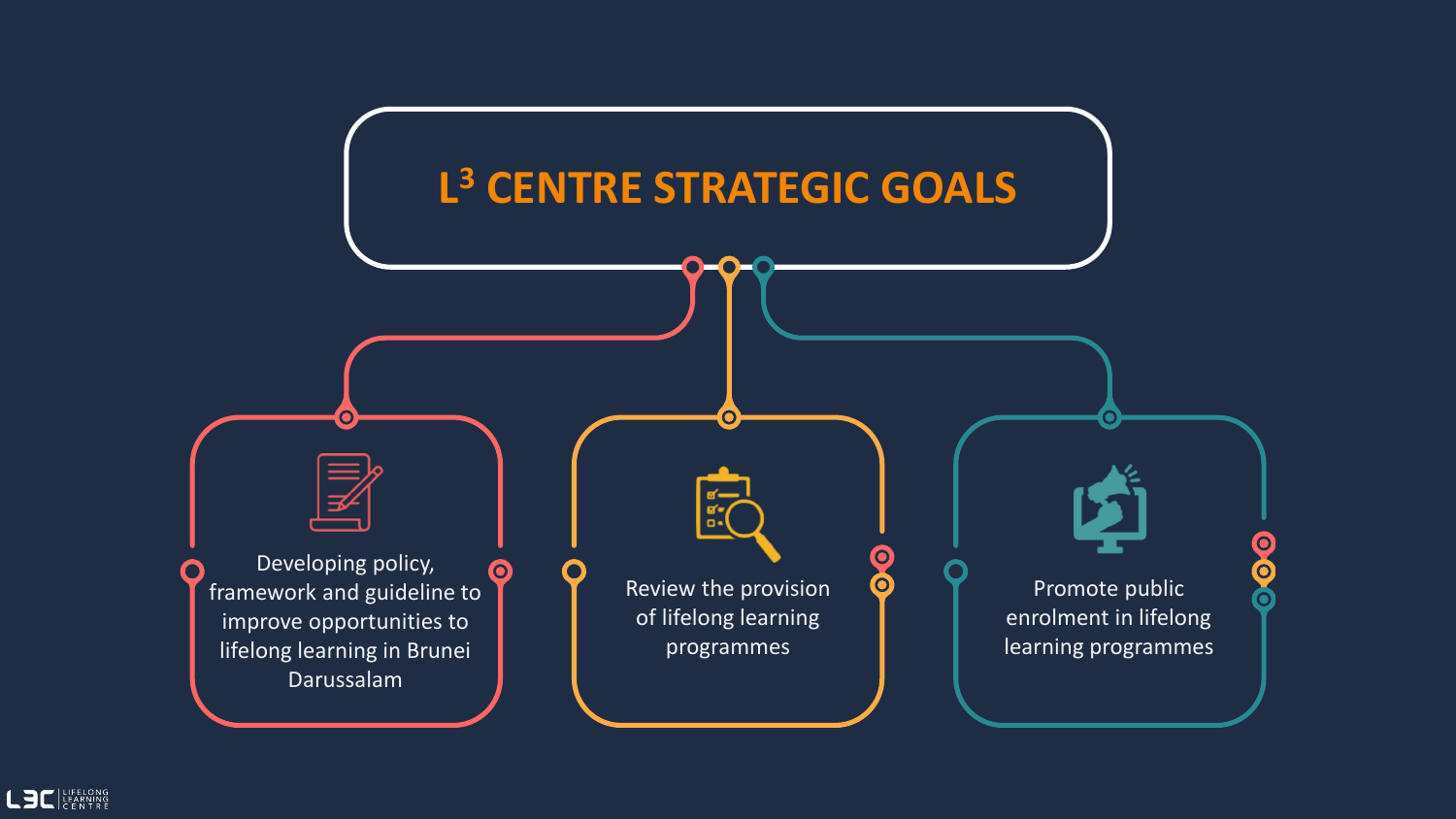#### **VARIOUS STAKEHOLDERS**

#### Via L<sup>3</sup> CENTRE SERVICES

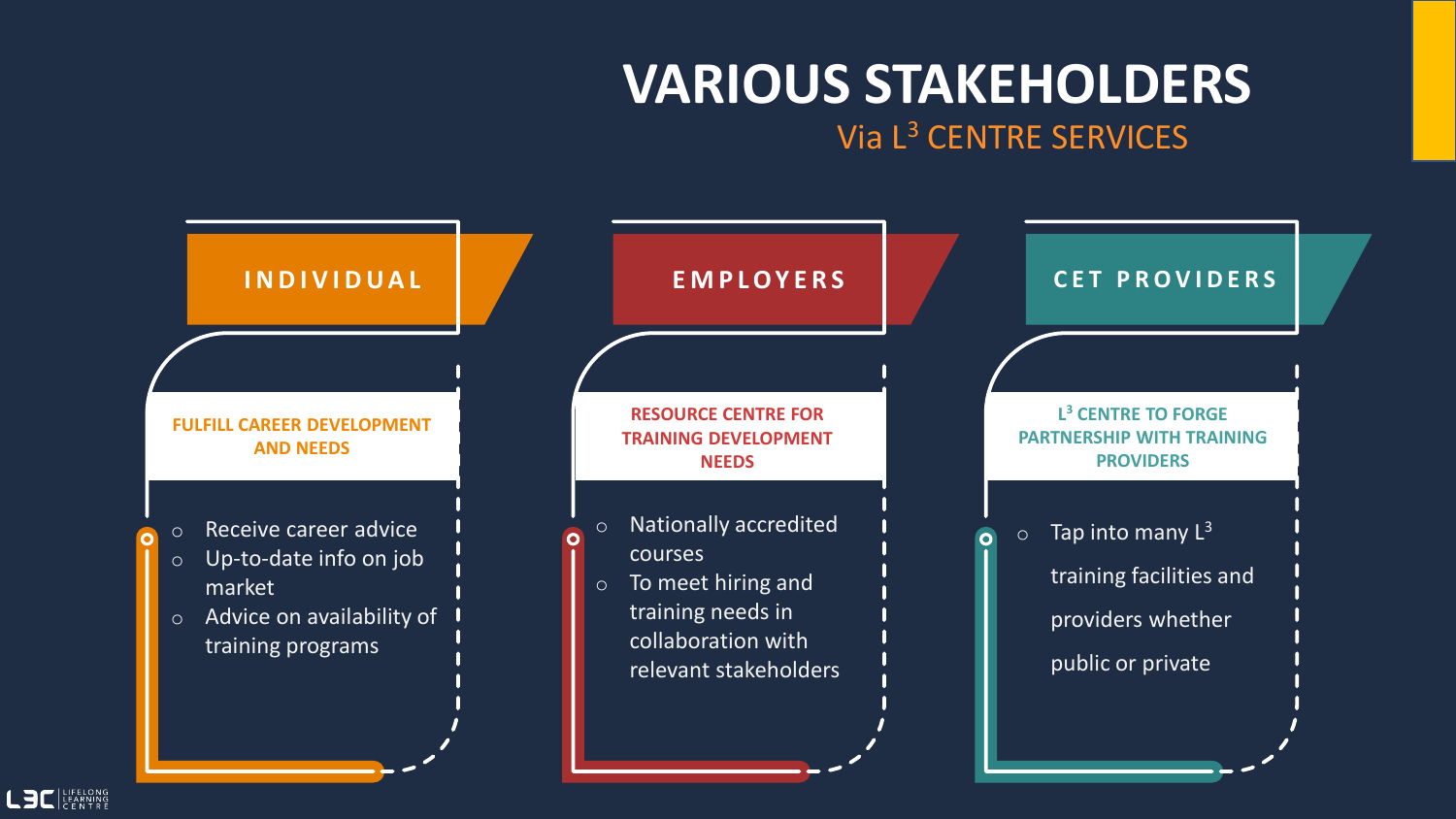

#### **A report from UNESCO on Lifelong learning in Transformation stated;**

- Brunei reported on **continuing professional development (CPD)** or short-term pedagogical training, spanning the whole spectrum from formal to informal learning, in support of Priority 5 of SEAMEO's seven priority areas – Revitalizing Teacher Education
- Under MOE's **institution of Lifelong learning for teachers**; Brunei Darussalam Teachers Academy (BDTA), Sultan Hassanal Bolkiah Institute of Education (SHBIE) and the Institute for Leadership, Innovation and Advancement (ILIA), University Brunei Darussalam (UBD)

(Yorozu, R. 2017)

LE LIFELONG

#### **Under Priority 4 of SEAMEO's seven priority areas - Promoting Technical and Vocational Education and Training**

- Brunei introduced the **Industrial Skills Qualifications** (ISQ) in 2013 a program intended to train unemployed youth in one of six occupational trades within the energy sector
- One of the valuable lifelong learning practices in Brunei Darussalam is the linking of multiple sectoral agencies – Education, Industries, Government, regulators – and the community support in the provision of vocational and technical education

(Yorozu, R. 2017)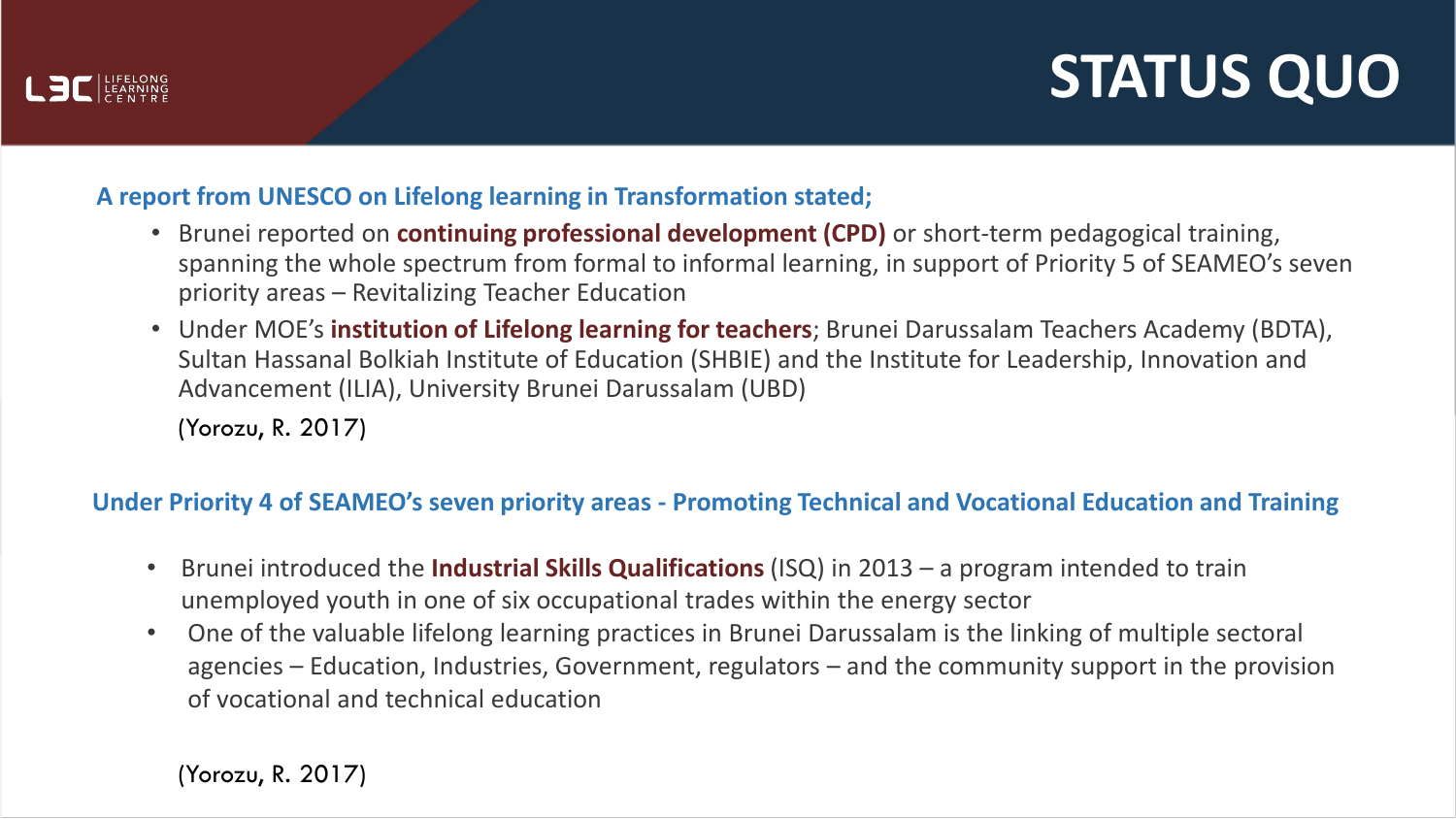

## **RECENT DEVELOPMENT**

**1**

Since November 2019, His Majesty the Sultan of Brunei announced the establishment of Manpower Employment Council (MPEC) to ensure effective manpower planning and focusing on gainful and sustainable employment towards tackling unemployment in Brunei Darussalam.



Lifelong learning Centre (L3C) was officially launched in July 2020 during the press conference made broadcasted across the country through all media and television. Since then L3C has commenced operating with the **SkillsPlus** initiative under the Learn and Grow Program by the Manpower Planning and Employment Council (MPEC).

• It provides funding assistance to local jobseekers and local employees in the private sector including freelance workers to upskill and reskill themselves

**3**

Brunei launched its *Economic Blueprint: Towards a Dynamic and Sustainable Economy* on the 6<sup>th</sup> January 2021; Aspiration 2 : Skilled, Adaptive and Innovative People under policy direction 3 to promote and provide accessible lifelong learning to meet the changing skill needs of our economy (Ministry of Finance and Economy, Brunei Darussalam, 2020)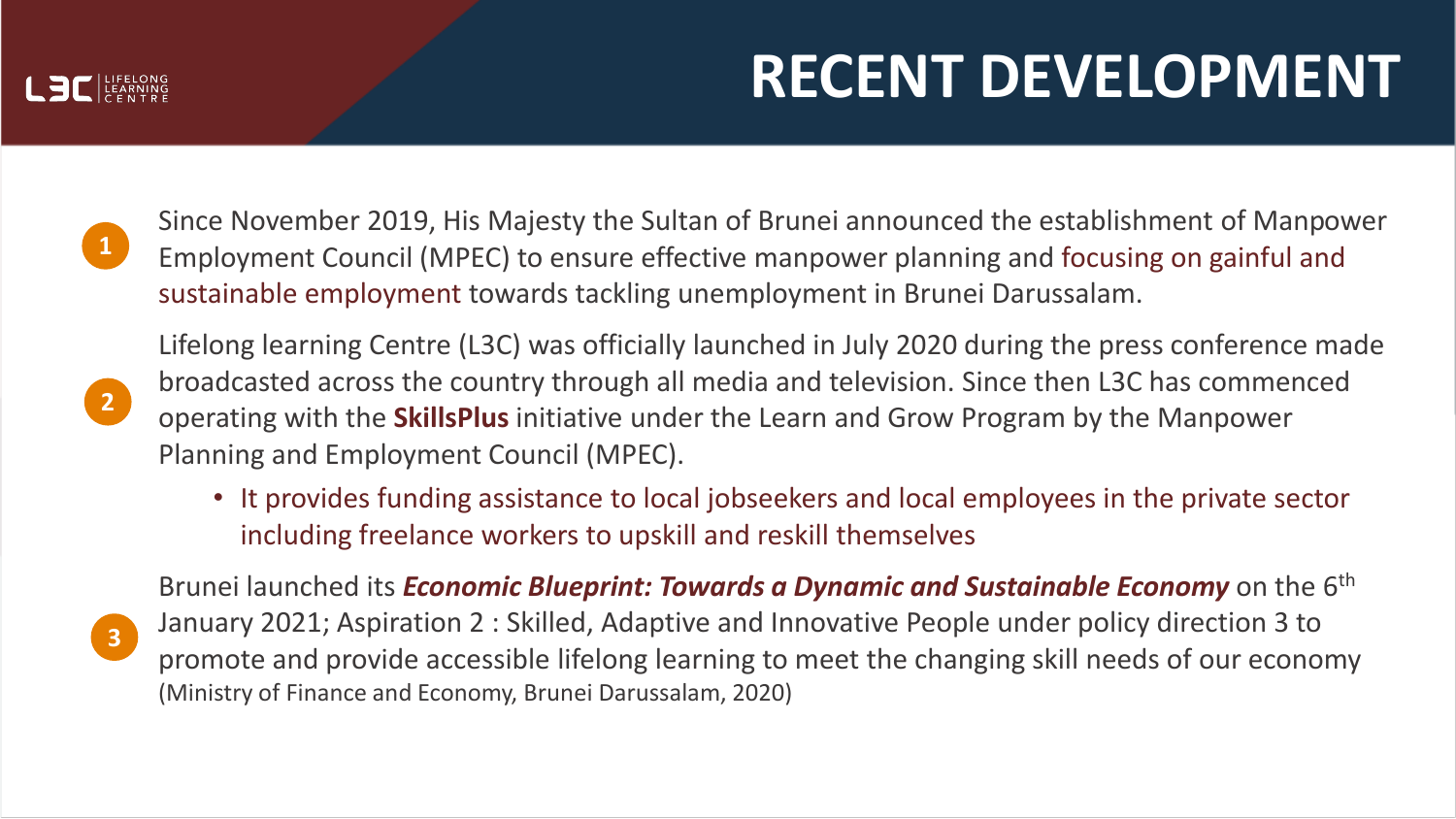### **RISK & CHALLENGES**

LE LIFELONG

**1**

Restriction to the accessiblity of MPEC funds as rigid criteria were imposed only for:

- $\checkmark$  Age group between 16-45 years with no permanent job
- $\checkmark$  Local jobseekers
- $\checkmark$  Locally employed only within the private sectors
- **2** Lack of policy in specifying priority groups of learners under LLL initiatives to ensure inclusive and equitable education building on the current conditions of education
- **3** As a newly established centre, *Research & Development* (R&D) have not yet been fully implemented, however, its core importance was mandated to monitor and evaluate policies development for all LLL initiatives at a national level
- Recognition, Validation and Accreditation (RVA) system of non-formal and informal education have not yet been implemented nationally as well as regionally **4**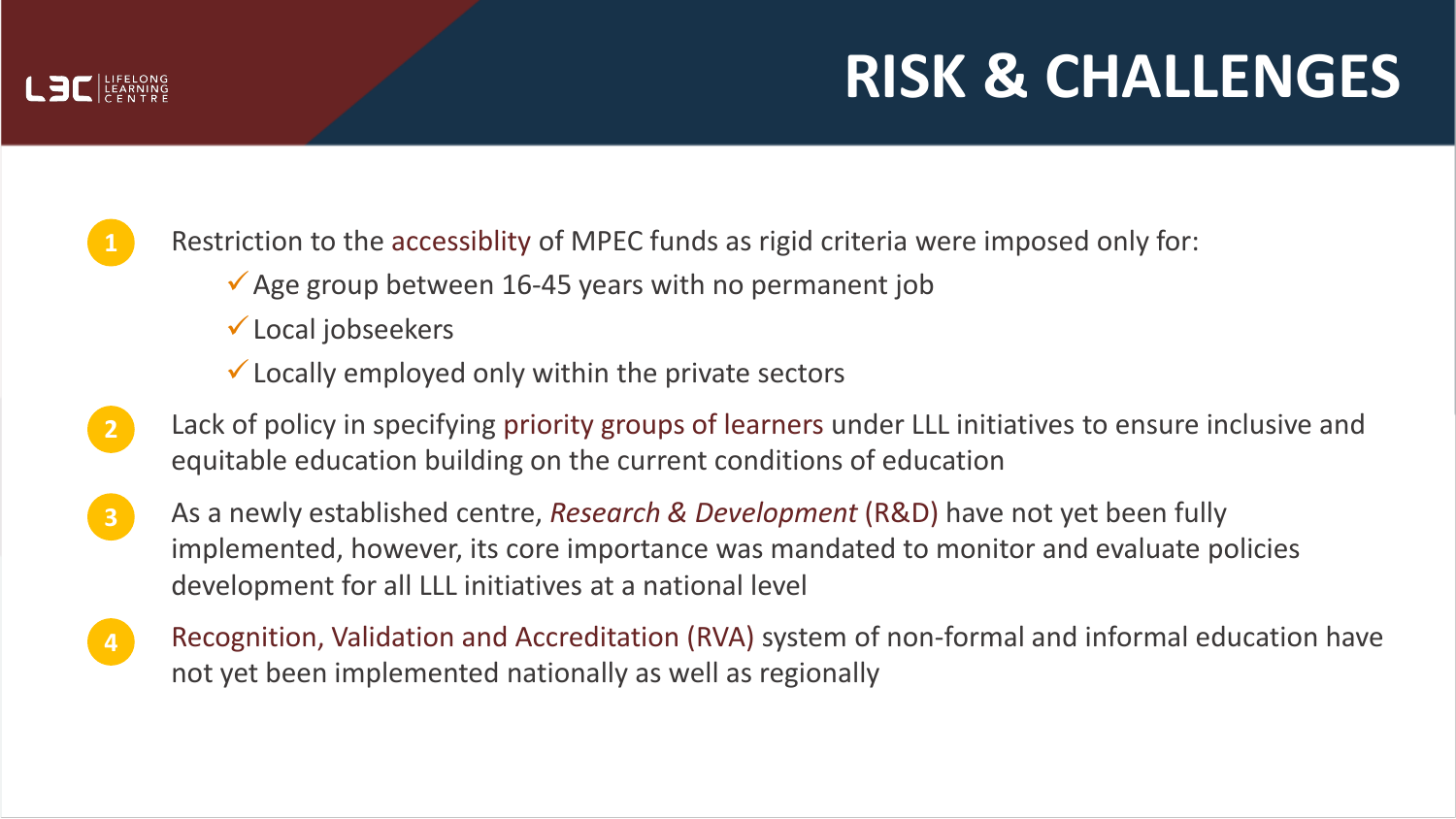## **OPPORTUNITIES**

**1 Regional cooperation** in promotion for inclusive and flexible lifelong learning pathways through 2 regional intergovernmental organizations namely SEAMEO and ASEAN

- **ASEAN Workplan for Education 2016-2020**, SUB-GOAL 4: Support the development of the Technical and Vocational Education and Training (TVET) sector as well as lifelong learning in the region
- **SEAMEO Education Agenda 2015–2035**
	- o Priority Area 4 (4.1) RVA and NFE (Non-Formal Education)
	- o Priority Area 5; Revitalization on Teacher Education (Continuous Professional Development) (SEAMEO, 2018)

**2**

LE LIFELONG

- **Brunei 's Whole-of Nation approach** to create harmonization across the state for formal, non-formal and informal education to realize the vision 2035 as a part of coordination mechanisms and resource mobilization across multi-sectoral agencies in developing people to create opportunities for quality learning in local communities
- **3** Part of  $L^3$  Centre functions under MOE to develop, implement, monitor and review lifelong learning (L3) **policies, framework and guidelines at national level**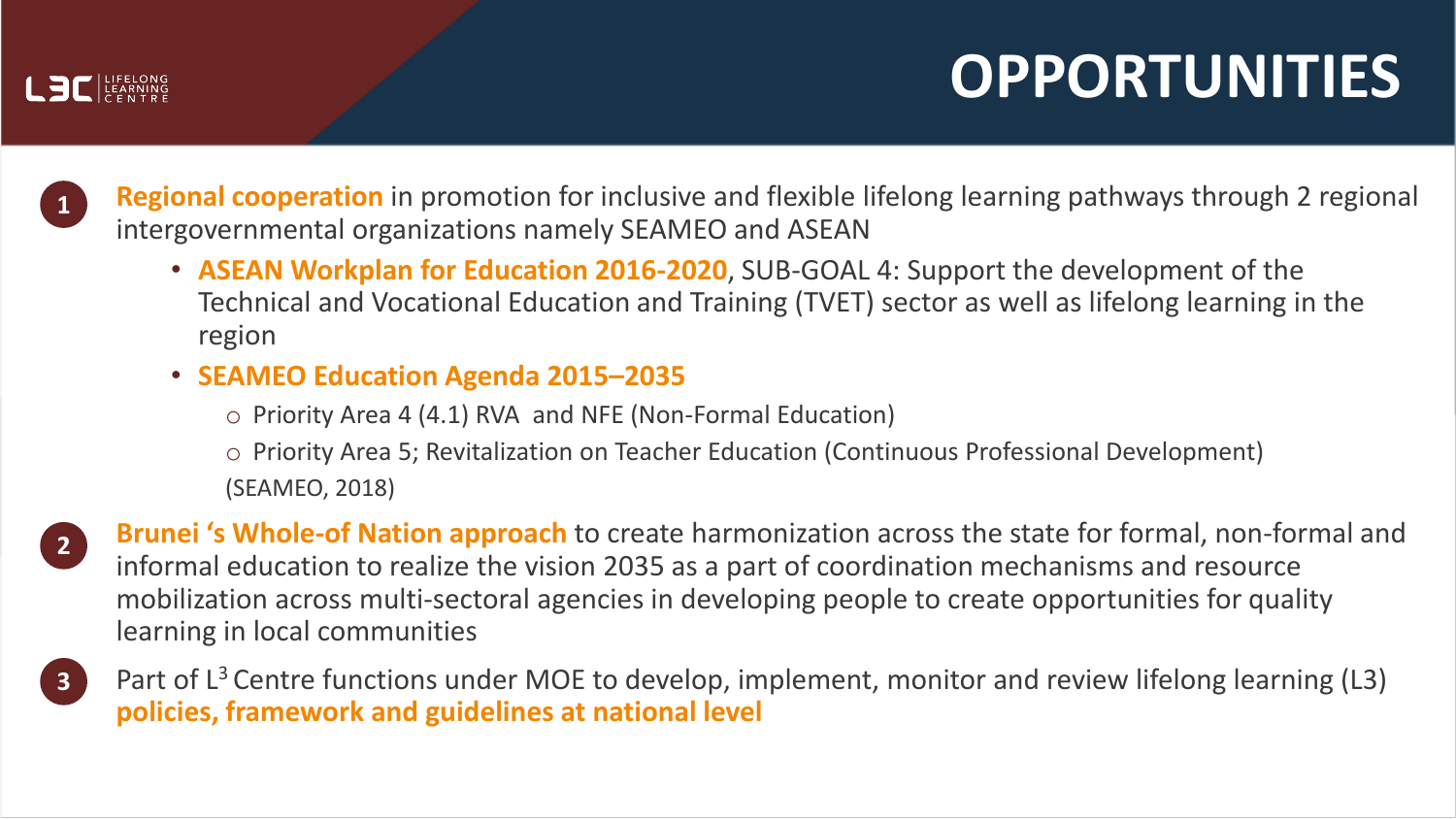

#### **References**

- Yorozu, R. (2017). Lifelong Learning in Transformation: Promising Practices in Southeast Asia. UIL Publications Series on Lifelong Learning Policies and Strategies: No. 4. *UNESCO Institute for Lifelong Learning*.
- Ministry of Finance and Economy, Brunei Darussalam.

Retrieved from<https://www.mofe.gov.bn/SitePages/Home.aspx>

• Seameo (2018). Action Agenda for the SEAMEO 7 Priority Areas

Retrieved from

[https://www.seameo.org/SEAMEOWeb2/images/stories/Publications/Centers\\_Pub/SEAMEO\\_Education\\_agenda/Action](https://www.seameo.org/SEAMEOWeb2/images/stories/Publications/Centers_Pub/SEAMEO_Education_agenda/Action%20Agenda%20for%20the%20SEAMEO%207%20Priority%20Areas_FINAL.pdf) %20Agenda%20for%20the%20SEAMEO%207%20Priority%20Areas\_FINAL.pdf